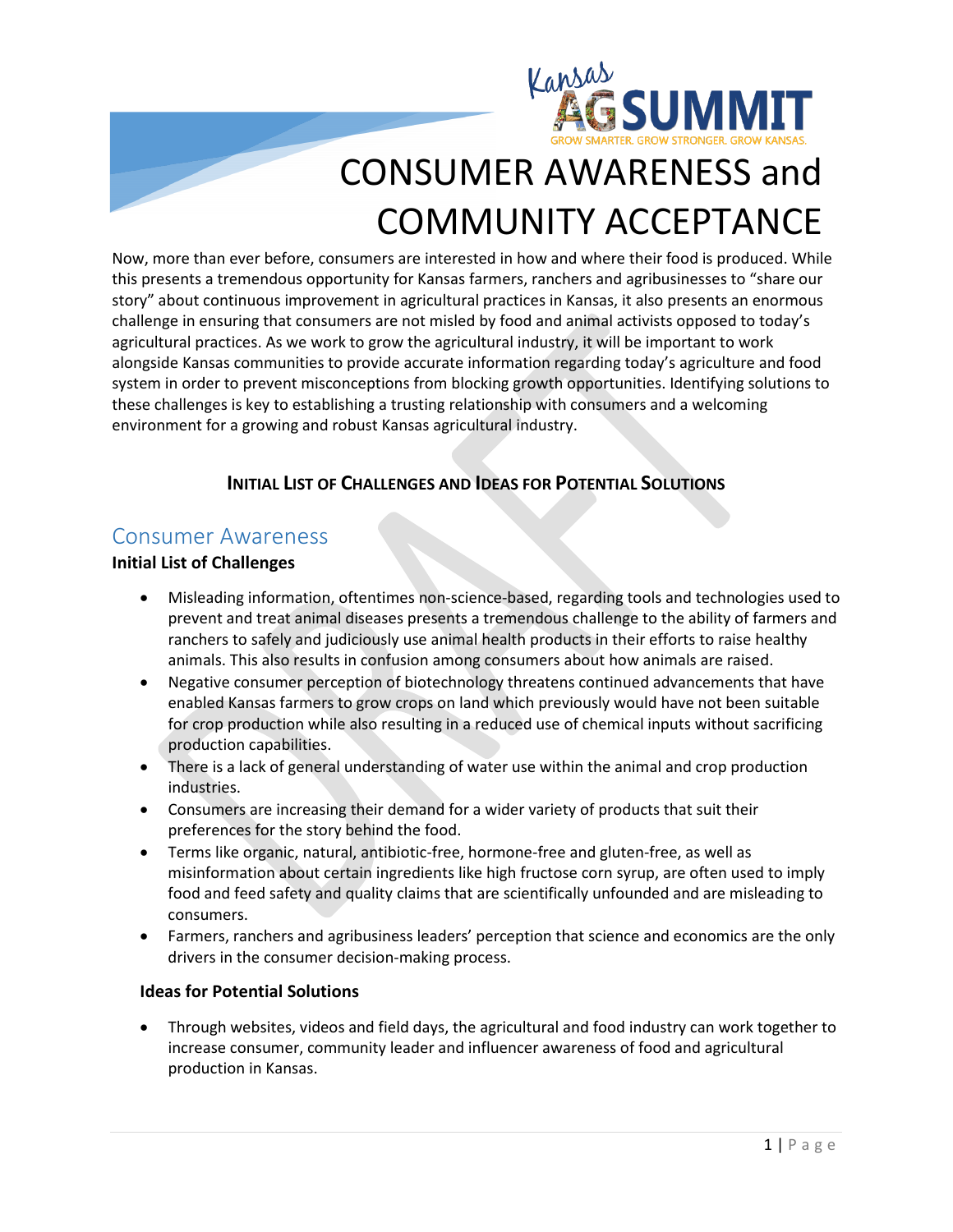- Increase the knowledge of farmers and consumers about different uses for the specific grains and uses of different varieties to achieve desired characteristics.
- Encourage farmers and ranchers to participate in advocacy training programs, like the Beef Checkoff Program's Masters of Beef Advocacy and National Pork Checkoff's Operation Main Street, which provide public speaking training and unifying messaging to help "share our story."
- Encourage farmers and ranchers to participate in voluntary quality assurance programs that provide education and tools regarding animal health, handling, management and more.
- Standardized marketing claims for advertised characteristics such as gluten-free, natural, organic, local, etc. could help consumers better understand the products they are buying.
- Increase the ability of farmers, ranchers and agribusiness professionals to communicate in a more meaningful way with consumers, via values-based communication, that allows for scientific and economic fact to be considered in the consumer decision-making process.

## Community Acceptance of Agriculture

#### **Initial List of Challenges**

- Many Kansans may have misperceptions about large-scale animal agriculture and meat processing. Throughout the country this has presented challenges to farms and meat processing facilities looking to expand.
- As agribusinesses look to expand or grow, not only do they require an adequate supply of talent to meet their business needs, but they also consider the overall community offerings and support of agriculture. A lack of "pride in agriculture" has been noted as a challenge in some Kansas communities.

#### **Ideas for Potential Solutions**

- There is a need to work proactively with partners throughout the state to engage with community leaders and citizens about the positive attributes of agriculture operations and meat processing facilities. A more robust conversation will also allow for Kansas agriculture leaders to share how risks associated with agricultural operations and meat processors are mitigated.
- Develop a list of communities throughout the state that are interested in being home to agribusinesses, large-scale animal agriculture farms and meat processing facilities.
- Develop unified messages that address consumer outrage factors regarding controversial and, at times, complex issues — CAFOs, increased truck traffic, use of chemicals, etc.

## **Transparency**

#### **Initial List of Challenges**

- Consumers expect greater access to information from all sectors of the food system farms/ranches, food processors, retailers, restaurants, etc.
- Many food system leaders may feel consumers' expectation for greater transparency within the food system calls to question leaders' integrity.
- Each consumer has their own criteria for determining if an organization is deemed transparent.
- What information is public versus proprietary?